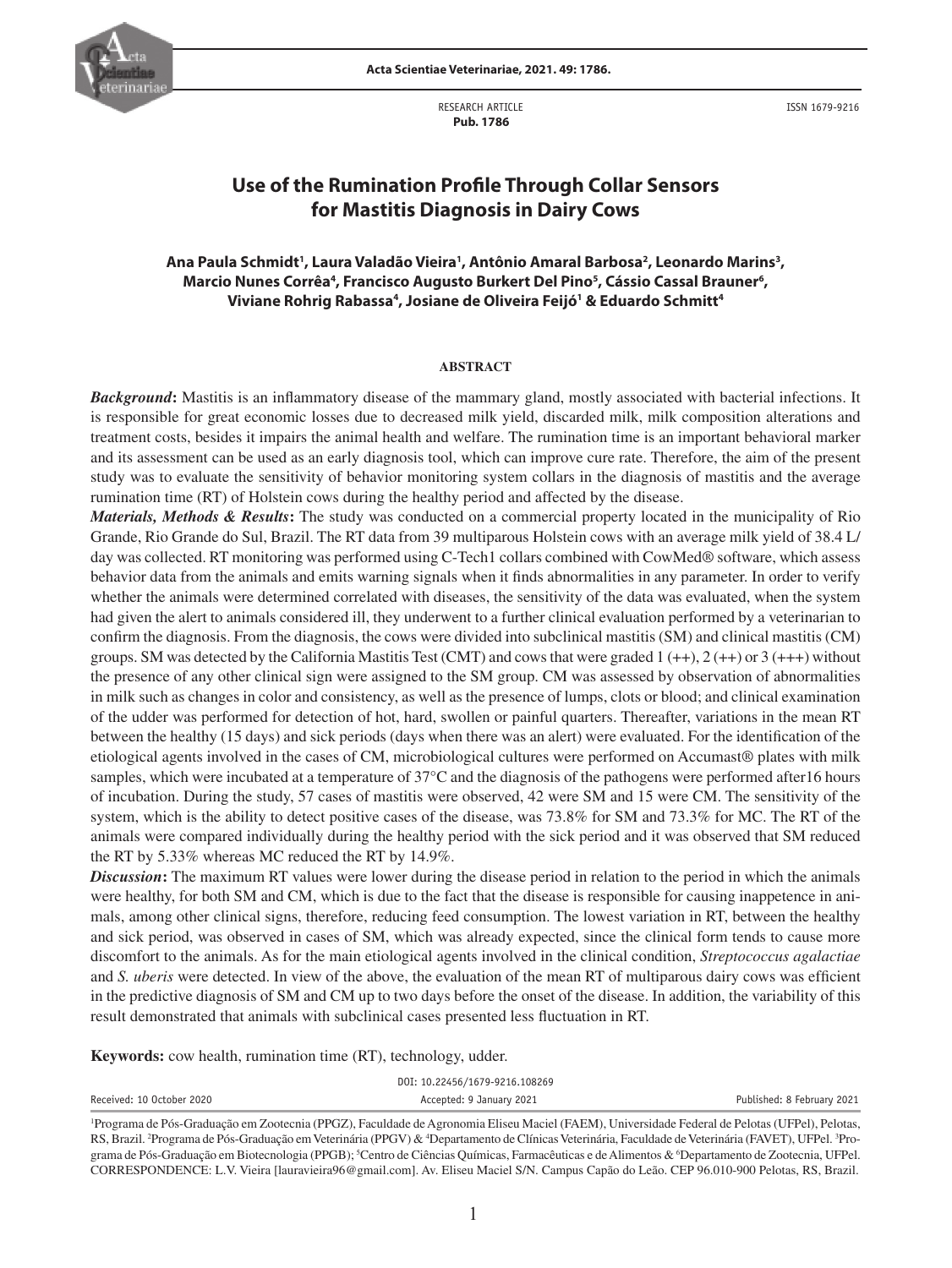## **INTRODUCTION**

Mastitis is characterized by an inflammatory condition in the mammary gland, the main cause of which is bacterial in origin [17]. Its involvement can occur in the subclinical (SM) and clinical (MC) forms. CM can be mild (abnormal milk), moderate (abnormal milk and changes in the udder) and severe (with systemic signs, such as pyrexia, dehydration and lack of appetite) [25].

The disease causes economic losses and has a high incidence, the study by Langoni [13], estimated that for each case of clinical mastitis, there are 20 and 50 subclinical cases of the disease. And the losses are due to the disposal of milk, reduced production, lower milk quality, treatment and premature disposal of animals [5], reaching an annual expenditure of R \$ 277,411.25 in a herd of 100 cows [16].

Early diagnosis plays an important role in reducing the negative effects of mastitis [23]. Among the tools to detect this disease, rumination sensors, such as those used in C-Tech collars (Chip inside), have become effective alternatives to identify mastitis and other diseases in early stages [23]. In this sense, the objective of the present study was to evaluate the average rumination time (RT) of dairy Holstein cows during the healthy period and affected by SM and CM through C-TECH (Chip-inside) rumination collars, as well as how to detect sensitivity of rumination collars C-TECH1 in the detection of SM and CM.

## **MATERIALS AND METHODS**

#### *Location*

The study was conducted in a commercial property located in city of Rio Grande, the south of Rio Grande do Sul, Brazil, (32° 1' 60'' south, 52° 5' 55'' West), between June and November 2018.

#### *Animals and diet*

One hundred and twenty-eight (128) multiparous Holstein cows with an average milk yield of 38.4 liters / day were assigned for this study. The animals were housed in a Compost Barn, had free access to water and were fed twice a day, in the morning and afternoon. The diet consisted of corn silage, pre-dried ryegrass, moist and concentrated grain, without nutritional changes during the whole study period.

## *RT monitoring*

The system used to monitor the animal's RT was the  $C$ -TECH<sup> $1$ </sup> collars (Chip-Inside) and the CowMed®2 software, which captures data from the collar every hour. The C-Tech  $(Chip\ inside)^1$  collar sensors have an accelerometer that measures rumination, physical activity, and bovine inactivity every hour. The system consists of the C-Reader and management software, which can generate a behavioral pattern for each animal in the herd and also an average pattern for the entire herd through behavioral data. Whenever the system detects an inconsistency in the animal behavioral pattern, it gives an alert to identify that the animal might be sick.

## *Experimental design*

From the initial 128 animals, only 39 (30.46%) were suitable to enter the experiment, since they met the following criteria: (1) the animals should be monitored by the CowMed<sup>®2</sup> system platform; (2) their rumination pattern changes should be reported by the system; (3) they should be healthy for at least 15 days prior to the system alert; (4) SM diagnosis should be performed by the Veterinarian through the California Mastitis Test (CMT), besides the system alert; (5) CM diagnosis should be performed by the Veterinary through foremilking associated with the system alert. After diagnosis, the animals were enrolled in the Group SM or Group CM, according to the severity grade.

During the healthy period, the rumination rates were calculated as the mean of 15 days, while during the sick period, the rumination rates were calculated as the mean of the days under the system's alert. The animals were considered ill until their rumination patterns returned back to normal.

Further, the average values of maximum and minimum rumination and the variation occurring in each period were verified.

To enhance the results, it was considered for analysis purposes, the true positive cases, true negatives, false positives and false negatives, in order to affirm the efficiency of the monitoring system. Being:

I - True Positive (VP): Those animals that had an alert detected by the system and had their diagnosis confirmed by the Veterinarian through foremilking and CMT;

II - True Negative (VN): Those animals that did not have an alert and weren't diagnosed with any disease by the Veterinarian;

III - False Positive (FP): Those animals that had an alert and were diagnosed with another disease instead of mastitis;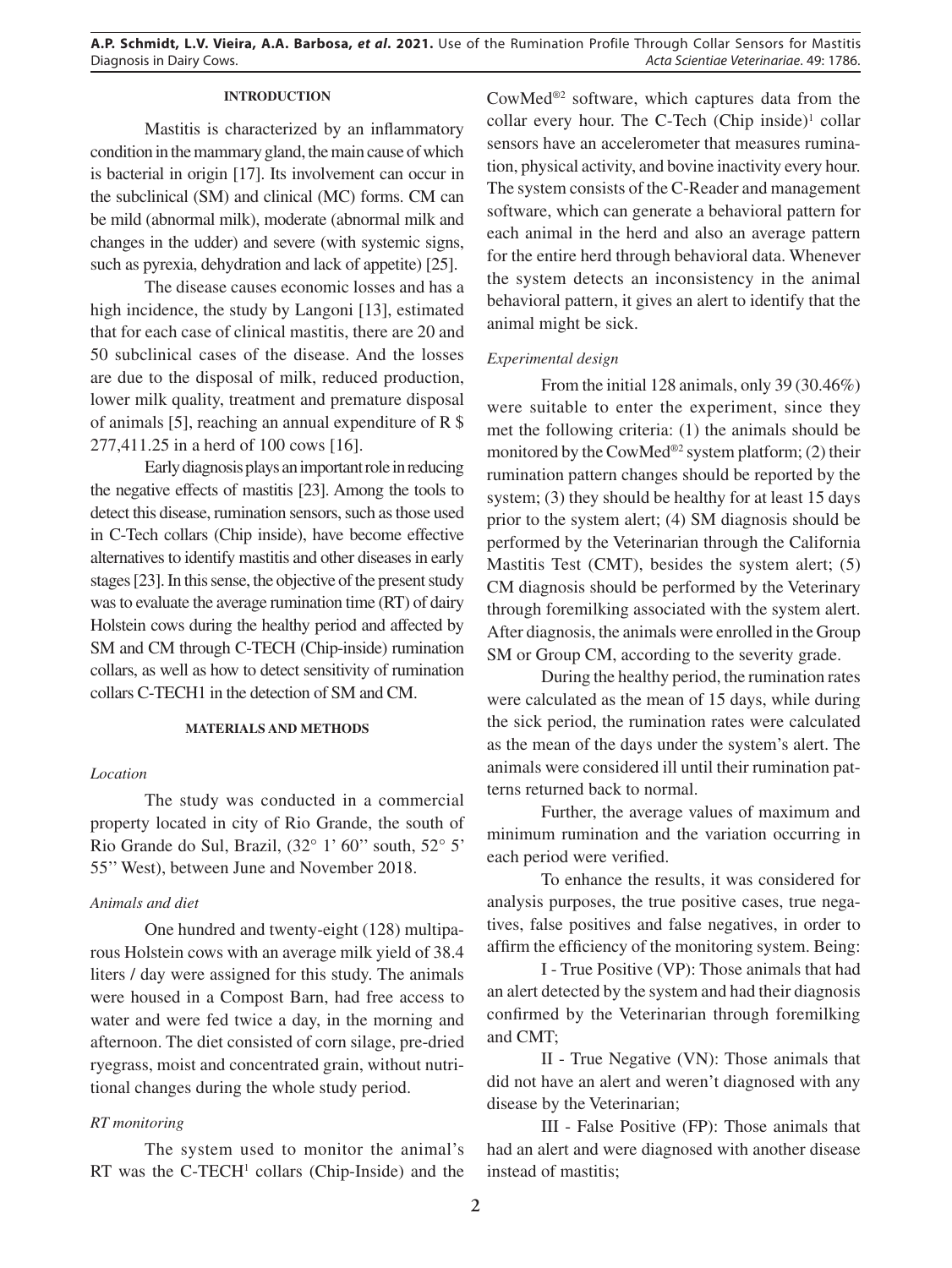IV - False Negative (FN): Those animals that did not have an alert and were diagnosed with any disease by the Veterinarian.

Sensitivity calculation (Formula 1) was performed to assess the capacity of the RT monitoring system to detect cases of clinical and subclinical mastitis [3].

True positives/ (true positives + false negatives) x 100

# *Identification of the etiologic agent that causes mastitis*

Microbiological cultures of milk samples from the animals with CM were performed to identify the etiological agents that were causing mastitis. The on-farm method was applied, in which a milk sample from the affected mammary gland quarter is sown on a tripartite Accumast®3 plate. Each plate has three distinct and specific culture media for the growth of certain bacteria. The agents were identified on the farm according to the bacterial colony color following the company instructions.

Once diagnosis had been confirmed by the veterinarian after the C-TECH1 collars alert, milk was collected in a sterile bottle and, subsequently, a sample was sown on the plates using a swab and these were stored in an incubator at 37ºC. After the first 16 h of sowing, colonies were identified according to the culture medium, being they: substrate 1 specific for the growth of gram-negative bacteria (*Klebsiella* spp., *E*. *coli* and *Pseudomonas* spp.); substrate 2 (*Streptococcus* spp., *Lactococcus* spp. and *Enterococcus* spp.); substrate 3 (*Staphylococcus aureus* and *Staphylococcus* spp.).

# *Statistical analysis*

The normality of the data was verified by the Shapiro Wilk test. The Levene test was used to verify the homoscedasticity of the variance. Parametric data were analyzed using the SAS<sup>4</sup> software, using the one-

way ANOVA test for analysis of variance, where the difference between the average number of cases of the disease and the period (healthy and sick) was evaluated. *P* < 0.05 was considered significant.

## **RESULTS**

During the study period, 57 cases of mastitis were observed, in which 42 were SM and 15 were CM. The C-TECH collar detection sensitivity was 73.8% (31 cases) for SM and 73.3% for CM (11 cases). The animals average RT for both groups in each period are described (Table 1).

It was found that the animals average RT in the SM group tended to be lower during the sick period compared to the healthy period representing a 5.33% reduction on the evaluated parameter when the periods were compared. The average time in which the animals in the SM group remained ill throughout the study period was 7.5 days compared to 6.5 in the CM group.

There was a decrease in the cows average RT with CM ( $P = 0.0014$ ) during the healthy period, showing a decrease of 14.85% when periods were compared. The maximum and minimum values of rumination and the average variation of this parameter were verified in each group and period studied (Table 2).

There was a decrease in the maximum rumination time (RT) in the SM ( $P = 0.002$ ) and CM ( $P =$ 0.010) groups during the period when the animals were sick. Regarding the minimum RT, the cows in the CM group tended to have a lower RT (*P* = 0.08) compared to healthy cows. The average variation of RT between the maximum and minimum values, showed a difference for the SM group ( $P = 0.015$ ) with lower fluctuations of the parameter during the ill period.

In addition, *Streptococcus agalactiae* and *S. uberis* were the etiologic agents causing CM, whereas in the SM cases the agent verification test was not performed according to the farm protocol.

**Table 1.** Average Rumination Rates ± Standard Error, for the Subclinical Mastitis (SM) and Clinical Mastitis (CM) groups in each period during the months from July to November 2018.

| Group     | Period             | $P$ -value         |       |
|-----------|--------------------|--------------------|-------|
|           | Healthy            | Sick               |       |
| <b>SM</b> | $581.50 \pm 11.88$ | $550.48 \pm 11.88$ | 0.068 |
| <b>CM</b> | $587.41 \pm 16.69$ | $500.30 \pm 16.69$ | 0.001 |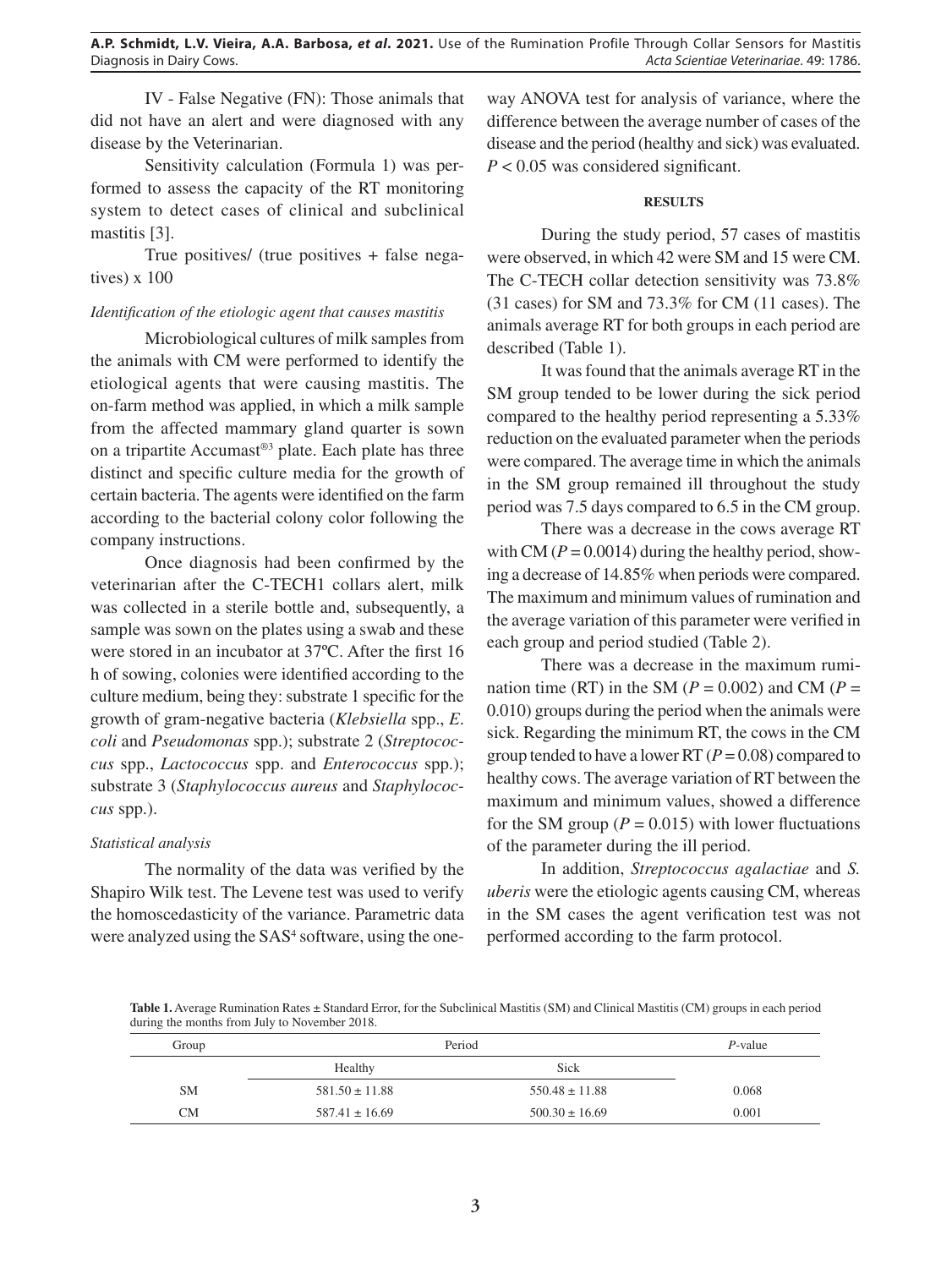| <b>Table 2.</b> Values found of maximum and minimum rumination and its variation $\pm$ Standard Error, of the Subclinical Mastitis (SM) and Clinical |  |
|------------------------------------------------------------------------------------------------------------------------------------------------------|--|
| Mastitis (CM) groups of each period during the months from July to November 2018.                                                                    |  |

| Group     | Rumination Rate (min/d) | Period             |                    | $P$ -value |
|-----------|-------------------------|--------------------|--------------------|------------|
|           |                         | Healthy            | <b>Sick</b>        |            |
| <b>SM</b> | Maximum                 | $698.97 \pm 11.08$ | $648.11 \pm 11.38$ | 0.002      |
|           | Minimum                 | $431.08 \pm 21.45$ | $444.00 \pm 22.02$ | 0.675      |
|           | Variation               | $267.90 \pm 19.70$ | $198.74 \pm 19.95$ | 0.015      |
| CM        | Maximum                 | $694.18 \pm 19.54$ | $611.11 \pm 21.60$ | 0.010      |
|           | Minimum                 | $452.73 \pm 20.20$ | $397.78 \pm 22.33$ | 0.084      |
|           | Variation               | $241.45 \pm 28.38$ | $213.33 \pm 31.37$ | 0.514      |

#### **DISCUSSION**

Researchers approach that the maximum physiological time of rumination is about 10 to 12 h/d, in cattle fed high fiber diets [4], but the majority of dairy cows fed mixed diets ruminate by less time [29]. Therefore, lactating dairy cows spend around 7 h a day on rumination (420 min) [2]. Studies have shown an association between a decreased RT and clinical and subclinical health disorders [7]. Likewise, our study has shown that during the ill period the RT was reduced by 5.33% for SM and by 14.85% for CM, which could be related to the challenge faced by the animals with mastitis.

Although few studies have been carried out on this subject, our findings are similar to others already published, which found an average RT value of 436 min/d, ranging from 236 to 610 min/d in a dairy herd of 179 animals [30]. In one study that compared a group of healthy cows with a group of sick cows, a large variation in TR was found between cows and that the TR began to differ from the normal pattern until 2 weeks before the diagnosis of mastitis [12]. Still, other studies have noted lower RT in sick animals, when comparing cows that had some type of health disorder with healthy cows [10,27]. Other authors, when evaluating behavioral data before the appearance of health problems, found that the TR parameter helped to diagnose diseases early before the animals were clinically affected [11]. It was detected in our study, a 31 and 87 min/d reduction in the average RT associated with the presence of SM and CM, respectively. In our study, a reduction of 31 and 87 min/d was detected in the mean RT associated with the presence of MS and MC, respectively. These results exceed the observations of other studies that found a 10.4 min/d reduction in RT of dairy cattle with mastitis, but are similar to other findings that found an 80 min/d reduction in TR when they associated this parameter at the beginning subclinical disease [15,28].

Some researchers have detected a 397 min/d lower RT in cows diagnosed with CM compared to healthy cows [28]. Our results corroborate the study mentioned, where the same group presented the same values, suggesting that the use of alerts generated based on this indicator can be used as a tool to diagnose both SM and CM. Furthermore, some studies have evaluated average RT in cows with induced clinical mastitis or challenged with membrane lipopolysaccharide (LPS) [6] and have shown reductions in RT varying 2 to 7 h/d before diagnosis or disease induction [20].

It was observed that the maximum and minimum RT in this study were decreasing at the diagnosis moment. In addition, the existing average variability was lower in cases affected by SM. Minor variations in this group may explain that these animals have more chances to get their rumination patterns back to normal and overcome the discomfort caused by a subclinical disease.

*Streptococcus agalactiae* is one of the main bacteria that causes mastitis in contagious form These microorganisms survive inside the host and may be present in the body of the animal [24]. This pathogen is mandatory in the bovine mammary gland and due to its characteristics, in most cases have highly contagious behavior [9]. *Streptococcus uberis* is present in several sources of the farm environment, such as contaminated water, feces, soil, organic materials used as bedding, the animal itself, the milking equipment and humans [14]. During the bacterial infection, many cytokines are released to modulate the inflammatory and immune responses. The Tumor necrosis factor (TNF-α) cytokines can be used as biomarkers for an inflammatory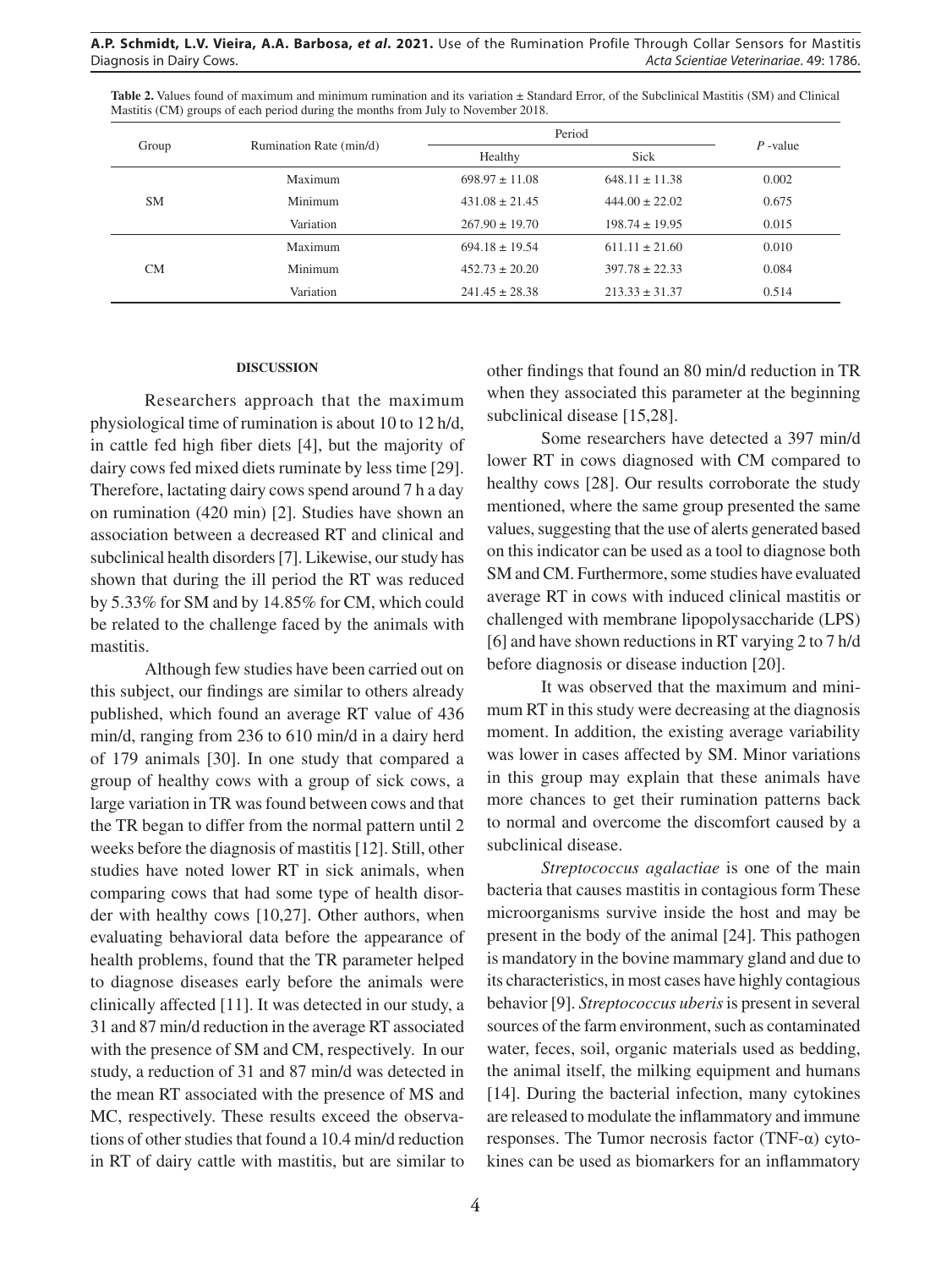**A.P. Schmidt, L.V. Vieira, A.A. Barbosa,** *et al***. 2021.** Use of the Rumination Profile Through Collar Sensors for Mastitis Diagnosis in Dairy Cows. *Acta Scientiae Veterinariae*. 49: 1786.

condition [1]. Although it has a plasma half-life of only 20 min, it is capable of causing important metabolic and hemodynamic changes such as activating other cytokines included the Interleukin-6 (IL-6), an important mediator in the release of acute phase proteins by hepatocytes during painful stimuli [22].

Therefore, a possible cause of the reduction in the animals average RT might be due to the large release of those inflammatory mediators, which regulate the release of inflammatory cells on the injured tissue mediated by the hypothalamus, possibly activating the satiety center [8]. Hence, it can reduce the animal feed intake and affect the RT.

Technologies capable of detecting rumination patterns as well as other behavior aspects are being increasingly incorporated into production systems and they can become part of the routine of dairy farms. Lower RT is a promising indicator to provide information on health risks and to monitor the metabolic conditions associated with diseases [26]. These animal monitoring technologies allow the identification of potential problems such as mastitis, which is still one of the most concerning diseases for dairy farmers. The vast information generated by the sensors is a precious resource that can potentially be used to reduce

production losses, adopting different strategies, one being the establishment of treatments that reduce the disease negative effects on the animal's productive potential [21].

#### **CONCLUSION**

The average RT of multiparous dairy cows proved to be efficient in the predictive diagnosis of MS and CM up to 2 days before the disease onset. In addition, its variability demonstrated that animals with subclinical cases had lower fluctuations when sick. In addition, the animals presented mastitis caused by *Streptococcus agalactiae* and *S. uberis*.

#### MANUFACTURERS

<sup>1</sup>Chip Inside. Santa Maria, RS, Brazil. CowMed. Santa Maria, RS, Brazil. Fera Animal Health LCC. Ithaca, NY, USA. SAS Institute Inc. Cary, NC, USA.

*Ethical approval***.** This research was approved by the Ethical Committee for Animal Use of the Universidade Federal of Pelotas - UFPel (under protocol 22166).

*Declaration of interest***.** The authors report no conflicts of interest. The authors alone are responsible for the content and writing of the paper.

#### **REFERENCES**

- **1 Bingham O.C. 2002.** The pathogenesis of rheumatoid arthritis: pivotal citokynes involved in bone degradation and inflammation. *The Journal of Rheumatology*. 65(29): 3-9.
- **2 Beauchemin A.K. 2018.** Invited review: Current perspectives on eating and rumination activity in dairy cows. *Journal of Dairy Science*. 101(6): 4762-4784. https://doi.org/10.3168/jds.2017-13706.
- **3 Côrtes J.A. 1993.** *Epidemiologia: Conceitos e Princípios Fundamentais*. São Paulo: Livraria Varela, pp.133-138.
- **4 De Boever J.L., Andries J.I., De Brabander D.L., Cottyn B.G. & Buysse F.X. 1990.** Chewing activity of ruminants as a measure of physical structure - A review of factors affecting it. *Animal Feed Science and Technology*. 27(4): 281- 291. https://doi.org/10.1016/0377-8401(90)90143-V.
- **5 Demeu F.A., Lopes M.A., Costa G.M., Rocha C.M.B.M. & dos Santos G. 2016.** Efeito da produtividade diária de leite no impacto econômico da mastite em rebanhos bovinos. *Boletim de Indústria Animal*. 73(1): 53-61. http://dx.doi. org/10.17523/bia.v73n1p53.
- **6 Fitzpatrick C.E., Chapinal N., Petersson-Wolfe C.S., DeVries T.J., Kelton D.F., Duffield T.F. & Leslie K.E. 2013.**  The effect of meloxicam on pain sensitivity, rumination time, and clinical signs in dairy cows with endotoxin-induced clinical mastitis. *Journal of Dairy Science*. 96(5): 2847-2856. https://doi.org/10.3168/jds.2012-5855.
- **7 Gáspárdy A., Efrat G., Bajcsy A.C. & Fekete S.G. 2014.** Electronic monitoring of rumination activity as an indicator of health status and production traits in high-yielding dairy cows. *Acta Veterinaria Hungarica*. 62(4): 452-462. https:// doi.org/10.1556/avet.2014.026.
- **8 Kunkel E.J. & Butcher E.C. 2002.** Chemokines and the tissue-specific migration of lymphocytes. *Immunity*. 16(1): 1-4. https://doi.org/10.1016/S1074-7613(01)00261-8.
- **9 Keefe G.P. 2012.** Update on control of *Staphylococcus aureus* and *Streptococcus agalactiae* for management of mastitis. *The Veterinary Clinics of North America: Food Animal Practice*. 28(2): 203-216. https://doi.org/10.1016/j. cvfa.2012.03.010.